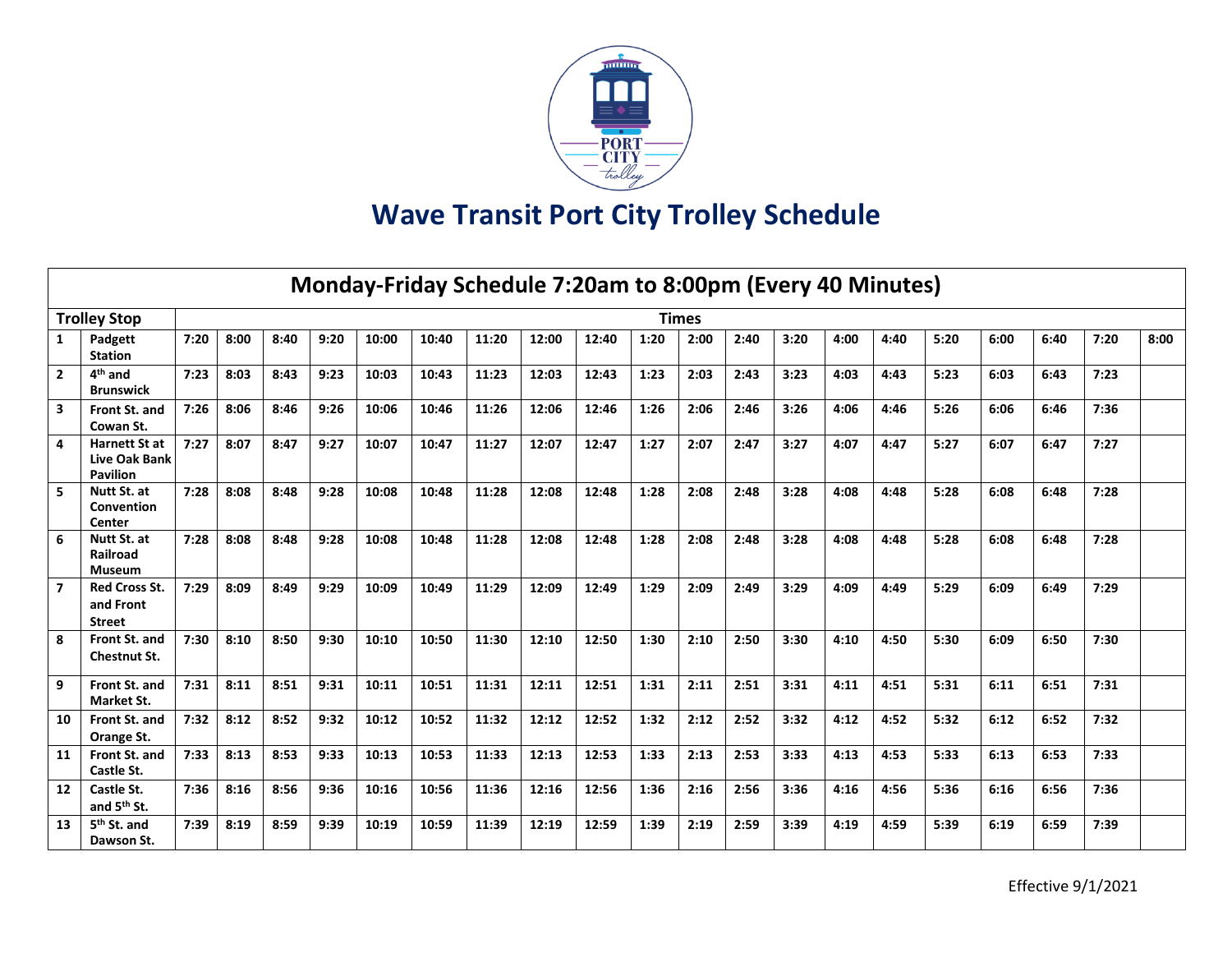

## **Wave Transit Port City Trolley Schedule**

| 14 | 5 <sup>th</sup> St. and<br>Greenfield St. | 7:41 | 8:21 | 9:01 | 9:41 | 10:21 | 11:01 | 11:41 | 12:21 | 1:01 | 1:41 | 2:21 | 3:01 | 3:41 | 4:21 | 5:01 | 5:41 | 6:21 | 7:01 | 7:41 |  |
|----|-------------------------------------------|------|------|------|------|-------|-------|-------|-------|------|------|------|------|------|------|------|------|------|------|------|--|
| 15 | Greenfield<br>and 3rd St.                 | 7:42 | 8:22 | 9:02 | 9:42 | 10:22 | 11:02 | 11:42 | 12:22 | 1:02 | 1:42 | 2:22 | 3:02 | 3:42 | 4:22 | 5:02 | 5:42 | 6:22 | 7:02 | 7:42 |  |
| 16 | Greenfield<br>and 2 <sup>nd</sup> St.     | 7:43 | 8:23 | 9:03 | 9:43 | 10:23 | 11:03 | 11:43 | 12:23 | 1:03 | 1:43 | 2:23 | 3:03 | 3:43 | 4:23 | 5:03 | 5:43 | 6:23 | 7:03 | 7:43 |  |
| 17 | Front St. and<br>Laughing<br>Oak Ln.      | 7:46 | 8:26 | 9:06 | 9:46 | 10:26 | 11:06 | 11:46 | 12:26 | 1:06 | 1:46 | 2:26 | 3:06 | 3:46 | 4:26 | 5:06 | 5:46 | 6:26 | 7:06 | 7:46 |  |
| 18 | Front St. and<br>Queen St.                | 7:47 | 8:27 | 9:07 | 9:47 | 10:27 | 11:07 | 11:47 | 12:27 | 1:07 | 1:47 | 2:27 | 3:07 | 3:47 | 4:27 | 5:07 | 5:47 | 6:27 | 7:07 | 7:47 |  |
| 19 | Front St. and<br>Castle St.               | 7:48 | 8:28 | 9:08 | 9:48 | 10:28 | 11:08 | 11:48 | 12:28 | 1:08 | 1:48 | 2:28 | 3:08 | 3:48 | 4:28 | 5:08 | 5:48 | 6:28 | 7:08 | 7:48 |  |
| 20 | Front St. and<br>Orange St.               | 7:49 | 8:29 | 9:09 | 9:49 | 10:29 | 11:09 | 11:49 | 12:29 | 1:09 | 1:49 | 2:29 | 3:09 | 3:49 | 4:29 | 5:09 | 5:49 | 6:29 | 7:09 | 7:49 |  |
| 21 | Front St. and<br>Market St.               | 7:50 | 8:30 | 9:10 | 9:50 | 10:30 | 11:10 | 11:50 | 12:30 | 1:10 | 1:50 | 2:30 | 3:10 | 3:50 | 4:30 | 5:10 | 5:50 | 6:30 | 7:10 | 7:50 |  |
| 22 | Front St. and<br>Grace St.                | 7:52 | 8:32 | 9:12 | 9:52 | 10:32 | 11:12 | 11:52 | 12:32 | 1:12 | 1:52 | 2:32 | 3:12 | 3:52 | 4:32 | 5:12 | 5:52 | 6:32 | 7:12 | 7:52 |  |
| 23 | Front St. and<br>Hanover St.              | 7:53 | 8:33 | 9:13 | 9:53 | 10:33 | 11:13 | 11:53 | 12:33 | 1:13 | 1:53 | 2:33 | 3:13 | 3:53 | 4:33 | 5:13 | 5:53 | 6:33 | 7:13 | 7:53 |  |
| 24 | Front St. and<br>Harnett St.              | 7:54 | 8:34 | 9:14 | 9:54 | 10:34 | 11:14 | 11:54 | 12:34 | 1:14 | 1:54 | 2:34 | 3:14 | 3:54 | 4:34 | 5:14 | 5:54 | 6:34 | 7:14 | 7:54 |  |
| 25 | Front St. and<br>Cowan St.                | 7:53 | 8:35 | 9:15 | 9:55 | 10:35 | 11:15 | 11:55 | 12:35 | 1:15 | 1:55 | 2:35 | 3:15 | 3:55 | 4:35 | 5:15 | 5:55 | 6:35 | 7:15 | 7:55 |  |